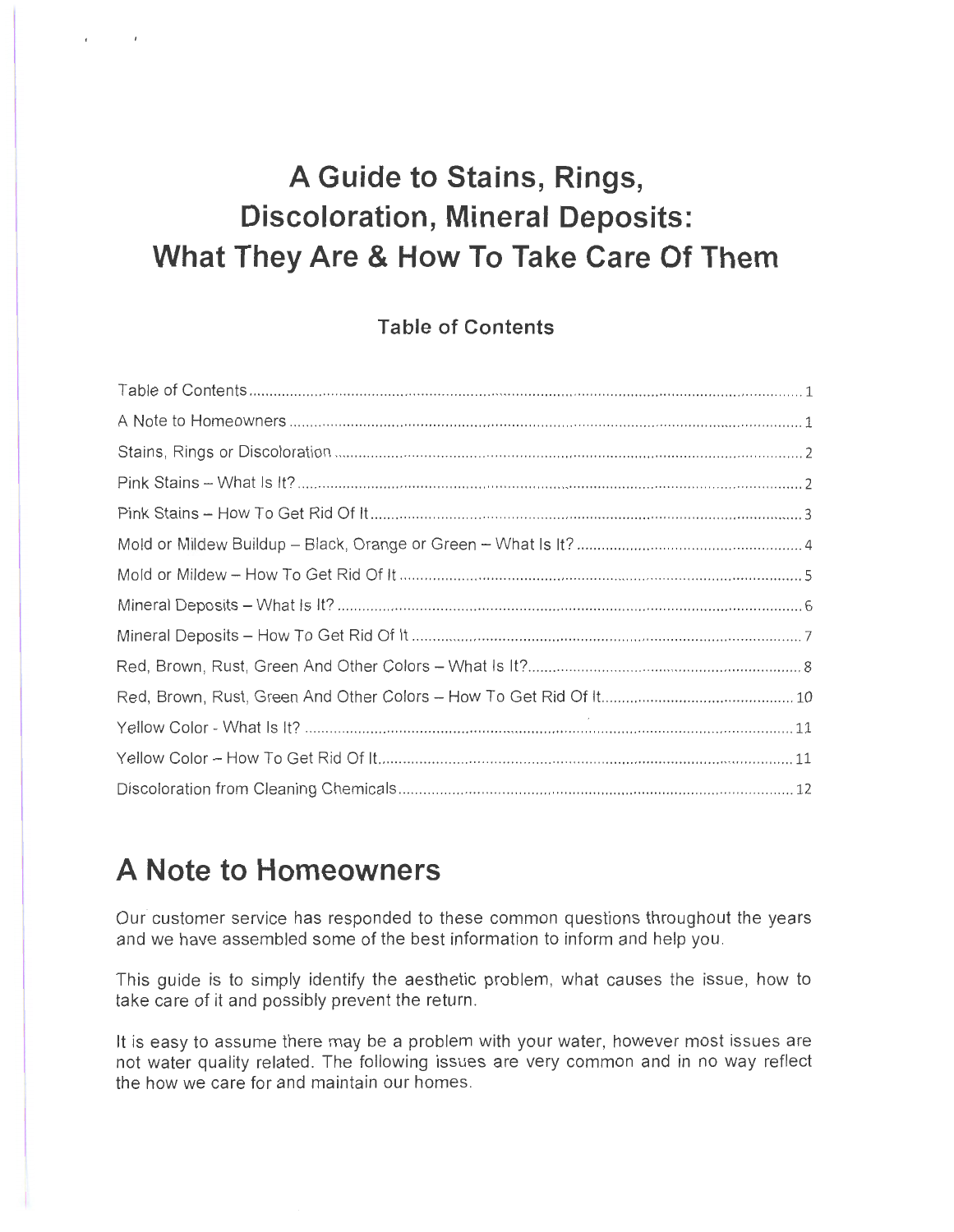#### **Stains, Rings or Discoloration**

Rings in the toilet bowl are unsightly and in rare cases if left unattended , may develop into health hazards for humans or pets. Showerheads, spouts, aerators at the end of faucets, tile and grout, shower doors or curtains, crevices, nooks and crannies, and many surfaces can develop staining or discoloration . While some of the toilet bowl and other fixtures and surfaces may be perpetually wet, other areas are made wet occasionally and then allowed to dry before becoming wet again . This constant state of moisture encourages the growth of bacteria, molds and mildew, which form into toilet bowl rings and the other staining and discoloration . Minerals in the water supply and even the chemicals used to clean can lead to toilet bowl rings and the staining and discoloration on other faucets, fixtures and surfaces.

#### **Pink Stains - What** Is It?

Pink residue is generally not a problem with water quality. A pink discoloration may be a result of iron found in some well water or old pipes in the delivery system but would not be isolated to only one toilet, one fixture or one room. In most cases a pink residue is likely a result of airborne bacteria which produce a pinkish or dark gray film on moist surfaces. This film is usually found as a ring that accumulates at the water line in the toilet bowl or around showerheads, shower doors or curtains, sink drains, bathtubs, tiles and grout.

Some people have also noted that the pink residue appears in their pet's water bowl, which causes no apparent harm to the pet and is easily cleaned off.

Many experts agree that the bacteria that causes these pink stains is most likely Serratia Marcescens, a bacteria which is found naturally in soil, food, and in animals. Serratia, which produce a characteristic red pigment, thrive on moisture, dust, and phosphates and need almost nothing to survive. Serratia is easily carried airborne and will seek a moist location in which to grow. Some people have reported that the pink residue only appears during certain times of the year, when their windows or doors are left open for part of the day. Ironically good ventilation will not help. These bacteria are present in a number of environments and wind can carry the airborne bacteria or dust in which the bacteria are present.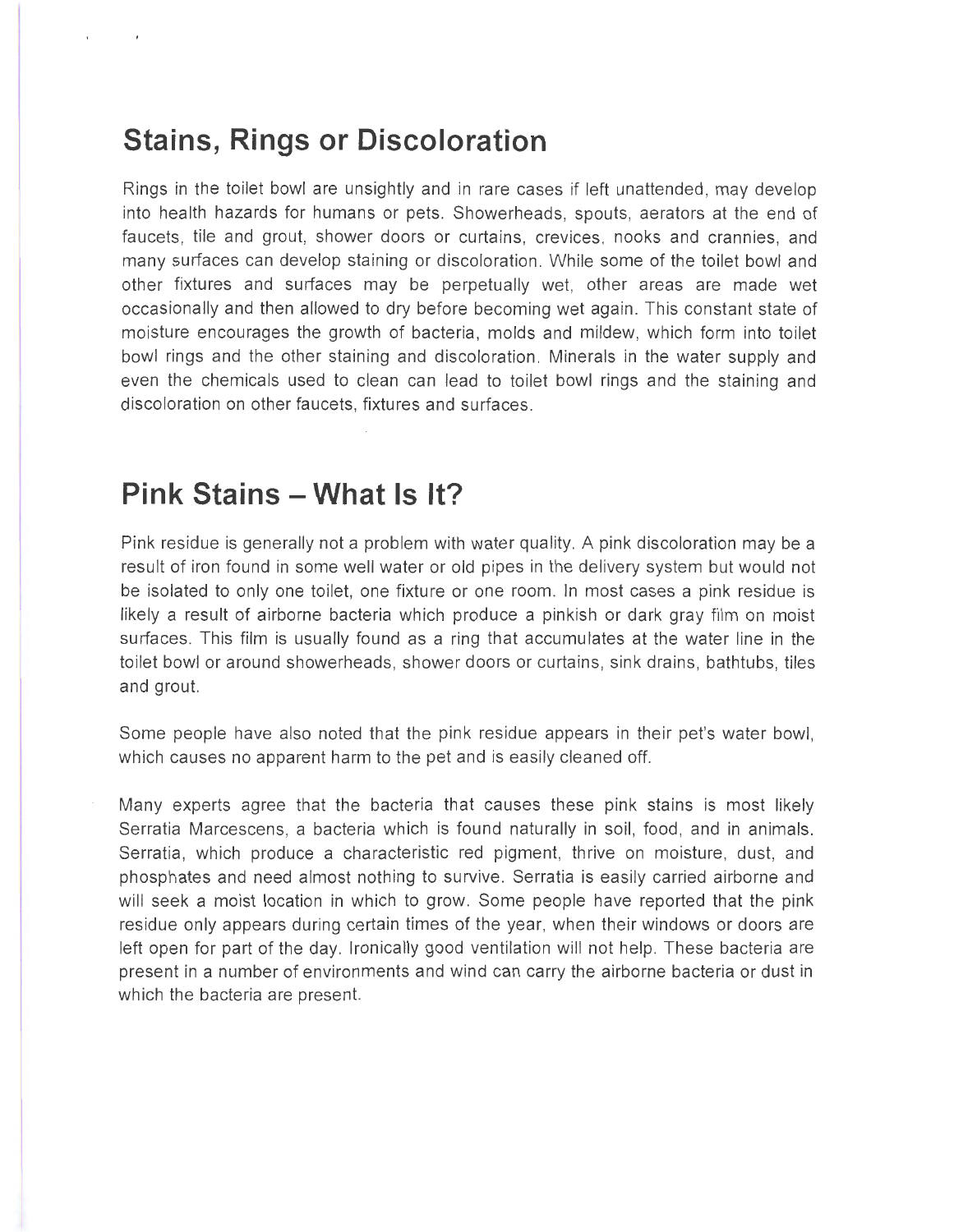Serratia marcescens thrives in conditions that are wet and seek a constant introduction of fat or phosphorous-laden materials , such as feces , urine, soap, gels and shampoo products and/or food products.

# **Pink Stains - How To Get Rid Of It**

Customers have asked us why there is a pink ring in their toilet bowl or evidence of the pink discoloration elsewhere and what can they do to get rid of it. Often they are concerned that something must be in the water which is not the case and nothing to fear. However, the pink ring that develops at the water line in the toilet, around drains, in the tub/shower area , in bathroom drinking cups, and even dog bowls is actually caused by airborne bacteria known as Serratia Marcescens. The airborne bacteria thrive in moist environments, which is why it is commonly found in bathrooms.

Serratia Marcescens survives when any water sits for a period of time in the open air. This is why this issue is very common.

There are several things you can do to prevent the pink stains from developing. Drying wet surfaces after use will prevent the bacteria from growing.

For toilets, we have found over the years from manufacturers, our own personal experience and feedback from many customers that there is a way that takes less than a minute to make this "job" easy. Simply get a good toilet bowl cleaner and squirt around the bowl from the rim of the toilet and leave it. Upon your return, using a soft brush , apply light pressure against the bowl surface, swish the water around the bowl and flush. Do this before the reappearance of the discoloration and stay ahead of any reappearance. Serratia Marcescens cannot be completely killed and removed, but routine maintenance can keep the bacteria from reappearing, increasing or becoming a more stubborn issue.

Remember to flush any guest or infrequently used toilets on a daily basis to avoid setting a stain.

For harder to remove stains you can use regular household bleach and a soft bristle cleaning brush to gently scrub the affected area. An old toothbrush or nail brush works great.

Avoid being too aggressive with cleaning solutions or abrasive methods - please exercise caution . Others who recommend the use of stainless steel or wool pads or even pumice stones have given you information contrary to manufacturer warranties . These items will scratch and remove the protective coating, sealant or finish on the toilet which ironically makes them more susceptible to staining, mold or mildew, bacteria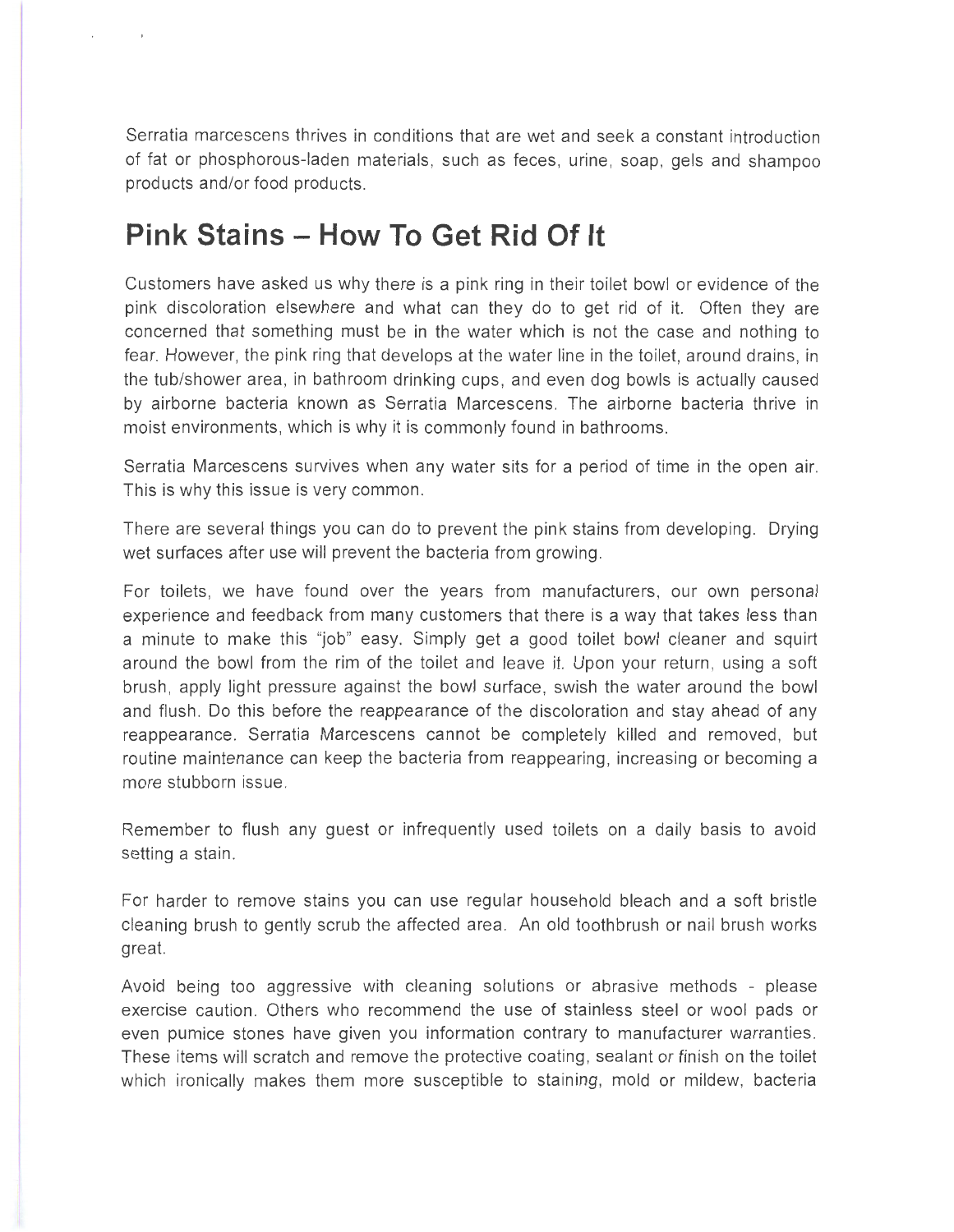growth and mineral deposit rings . Chlorine tablets or any toilet tank cleaners are not recommended . Check with the toilet bowl manufacturer for more information and warranty.

Shower curtains and liners - wash them in hot water with a little bleach . For patterned shower curtains, use color-safe bleach.

Bathtubs, sinks, drains, faucets, showerheads and other surfaces  $-$  if you can keep them wiped down and dry, the formation of pink residue may be avoided . Use similar cleaning methods as you would to clean the toilet. Do not be aggressive and if you have any special finishes consult with the manufacturer.

Natural surfaces (granite, marble, travertine, etc.), tile and grout can be porous and require a proper sealant and yet aggressive or incorrect cleaning will remove sealant over time. A good and properly applied sealant on marble, travertine, granite and other surfaces, tile and grout will prevent or inhibit any issues. Water should bead up or wipe up easy and not soak in. Resealing should be done as needed or on a schedule based on the material or surface to be sealed depending on manufacturer recommendations and your local conditions and usage.

Again , as with other items, if you can keep surfaces wiped down and dry, the formation of pink residue may be avoided. Use similar cleaning methods as you would to clean the toilet. Do not be aggressive and if you have any special finishes consult with the manufacturer.

# **Mold or Mildew Buildup - Black, Orange or Green - What** Is It?

Mold or mildew manifests in your toilet bowl as a black, orangey or green ring that also can spread as streaks down the inside of the bowl. Mold or mildew will also cause the black, orangey or green discoloration that may appear at the end of a showerhead , shower doors or curtains sink drains, bathtubs, tiles and grout. The appearance of this issue is associated with several factors having to do with moisture but is generally not a problem with water quality. Mold or mildew is common where there is moisture. Bathrooms are especially susceptible which include toilet bowls, showerheads, shower doors or curtains , sink drains, bathtubs, tiles and grout.

Most mold or mildew can appear when any water sits for a period of time in the open air. This is why this issue is very common . Well ventilated spaces can prevent mold and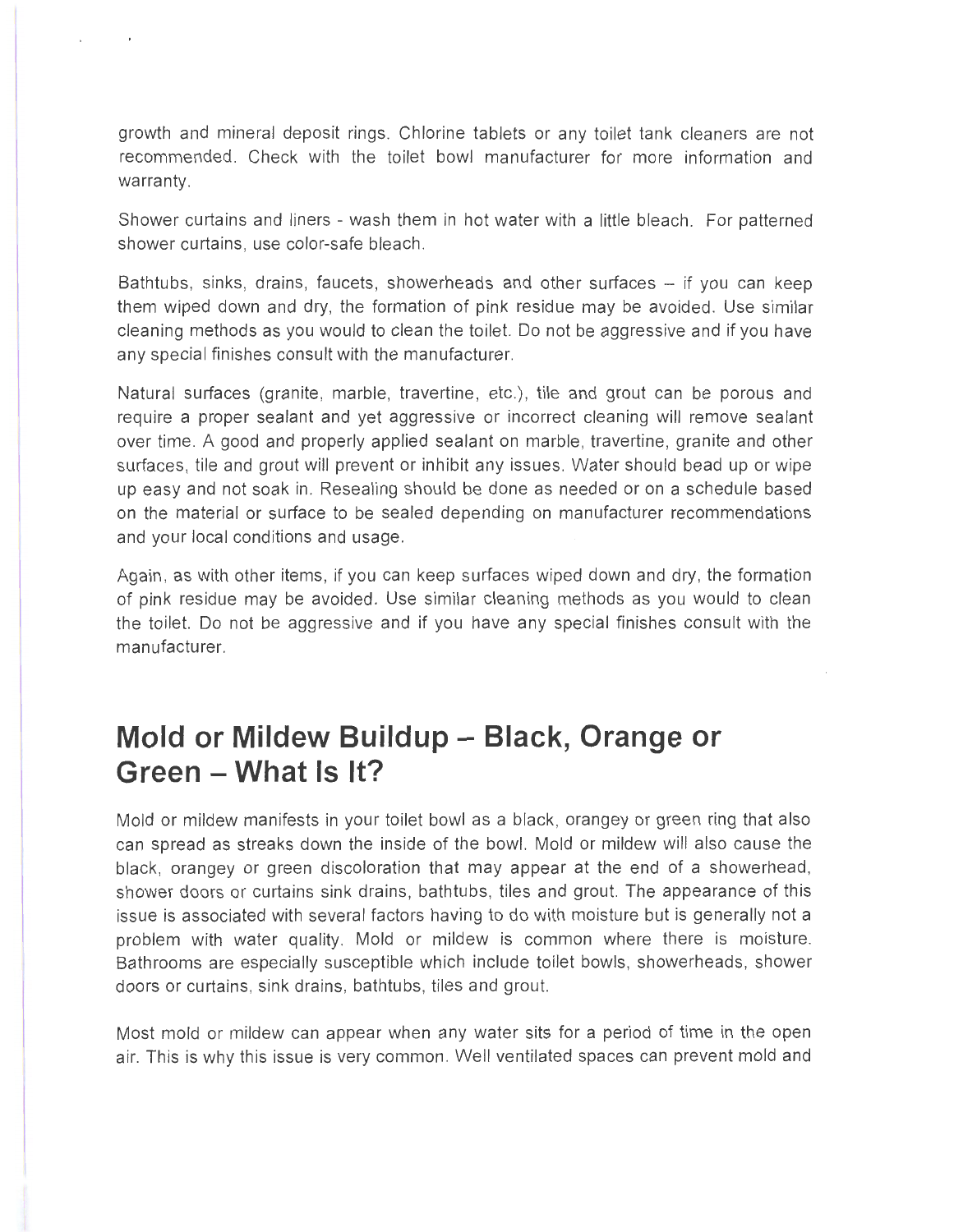mildew and yet that well ventilated space can also carry airborne bacteria that can still result in mold, mildew or pink stains.

# **Mold or Mildew - How To Get Rid Of It**

There are several things you can do to prevent the stains from developing. Drying wet surfaces after use will prevent mold and mildew from growing.

For toilets, we have found over the years from manufacturers, our own personal experience and feedback from many customers that there is a way that takes less than a minute to make this "job" easy. Simply get a good toilet bowl cleaner (some may actually be specific for mold and mildew) and squirt around the bowl from the rim of the toilet and leave it. Upon your return, using a soft brush, apply light pressure against the bowl surface, swish the water around the bowl and flush . Do this before the reappearance of the discoloration and stay ahead of any reappearance. Routine maintenance is the key.

Remember to flush any guest or infrequently used toilets on a daily basis to avoid setting a stain.

Many toilet bowl cleaners are available in spray-on or leave-in formats that effectively clean mold and mildew rings from the toilet bowl with weekly to monthly cleanings. These cleaners dissolve the ring and are rinsed away the next time the toilet is flushed . Chlorine bleach can also remove the black stain left behind by a ring of mold .

For harder to remove stains you can use regular household bleach and a soft bristle cleaning brush to gently scrub the affected area. An old toothbrush or nail brush works great.

Avoid being too aggressive with cleaning solutions or abrasive methods - please exercise caution. Others who recommend the use of stainless steel or wool pads or even pumice stones have given you information contrary to manufacturer warranties . These items will scratch and remove the protective coating, sealant or finish on the toilet which ironically makes them more susceptible to staining, mold or mildew, bacteria growth and mineral deposit rings. Chlorine tablets or any toilet tank cleaners are not recommended. Check with the toilet bowl manufacturer for more information and warranty.

Shower curtains and liners - wash them in hot water with a little bleach. For patterned shower curtains, use color-safe bleach.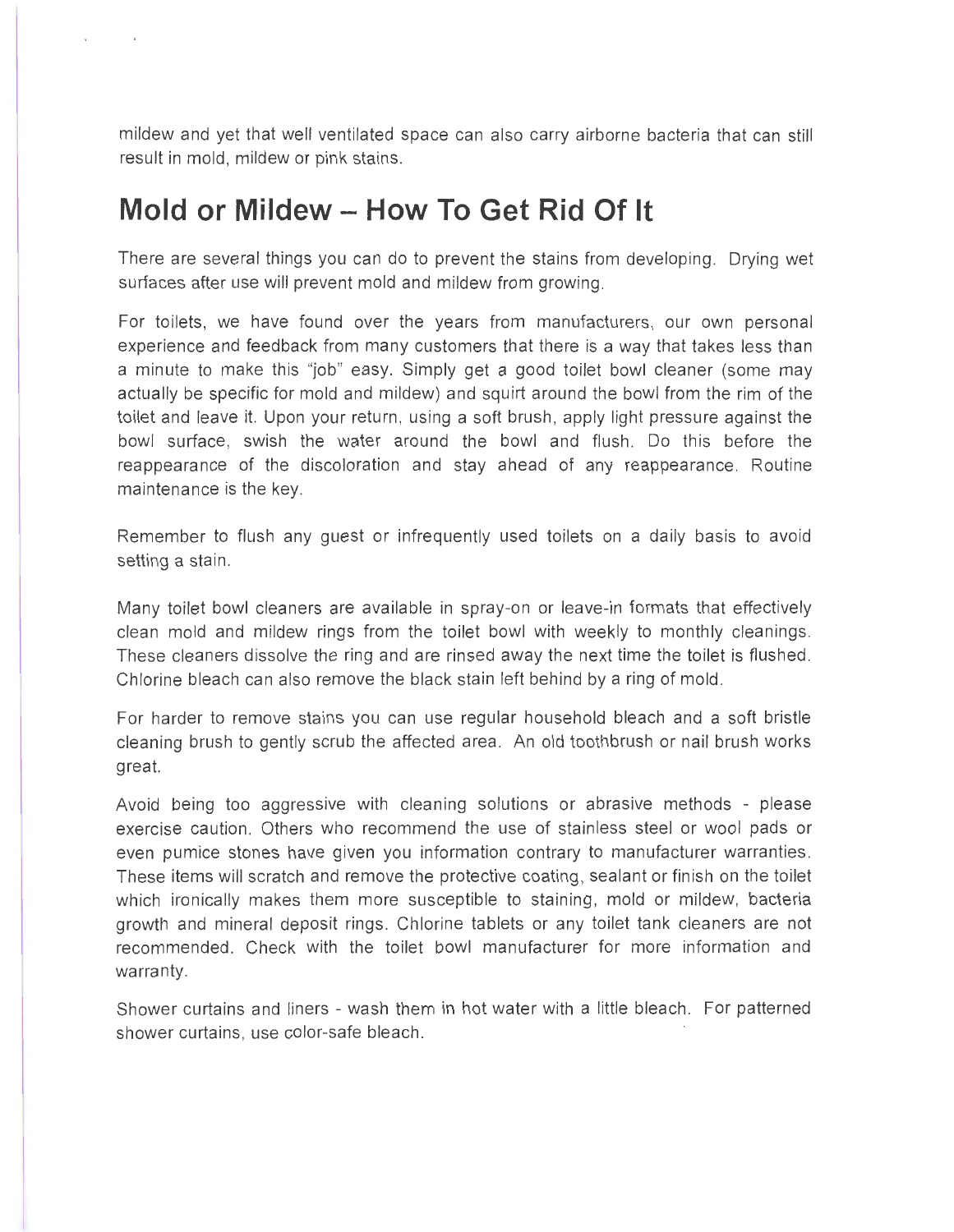Bathtubs, sinks, drains, faucets, showerheads and other surfaces  $-$  if you can keep them wiped down and dry, the formation of mold and mildew may be avoided. Use similar cleaning methods as you would to clean the toilet. Do not be aggressive and if you have any special finishes consult with the manufacturer.

Natural surfaces (granite, marble, travertine, etc.), tile and grout can be porous and require a proper sealant and yet aggressive or incorrect cleaning will remove sealant over time. A good and properly applied sealant on marble, travertine, granite and other surfaces, tile and grout will prevent or inhibit any issues. Water should bead up or wipe up easy and not soak in. Resealing should be done as needed or on a schedule based on the material or surface to be sealed depending on manufacturer recommendations and your local conditions and usage.

Again, as with other items, if you can keep surfaces wiped down and dry, the formation of mold and mildew may be avoided. Use similar cleaning methods on mold and mildew as you would to clean the toilet. Do not be aggressive and if you have any special finishes consult with the manufacturer.

### **Mineral Deposits - What** Is It?

White crusty deposits that may accumulate around the toilet bowl, the end of a faucet or showerhead or appear as water spots come from water rich in the naturally-found calcium or magnesium minerals often referred to as water hardness . Water that is high in alkalinity or silica may also create this accumulation . Unfortunately, this is all too common an occurrence where water sits at a certain level and creates a line or is left to dry at the edge of a spout, faucet, showerhead or on any surface and leaves some crustiness.

In the toilet these deposits are often seen as white to gray-hued bowl rings. We can see the same rings in nature where the water level of a lake is evident. The same line exists around almost any pool.

At the water level where the water goes through a process of, evaporation & fill and evaporation & fill, a line becomes visible in that margin. Where water flows in a path this mineral deposit line can be seen in fountains. Where water is left to evaporate, you will see a more dramatic example of the leftover minerals on the surface of a pot, tea kettle, coffee machine, and humidifier, ends of faucets , showerheads and spouts especially if the water is heated. Ironically many people observe a guest toilet or toilet used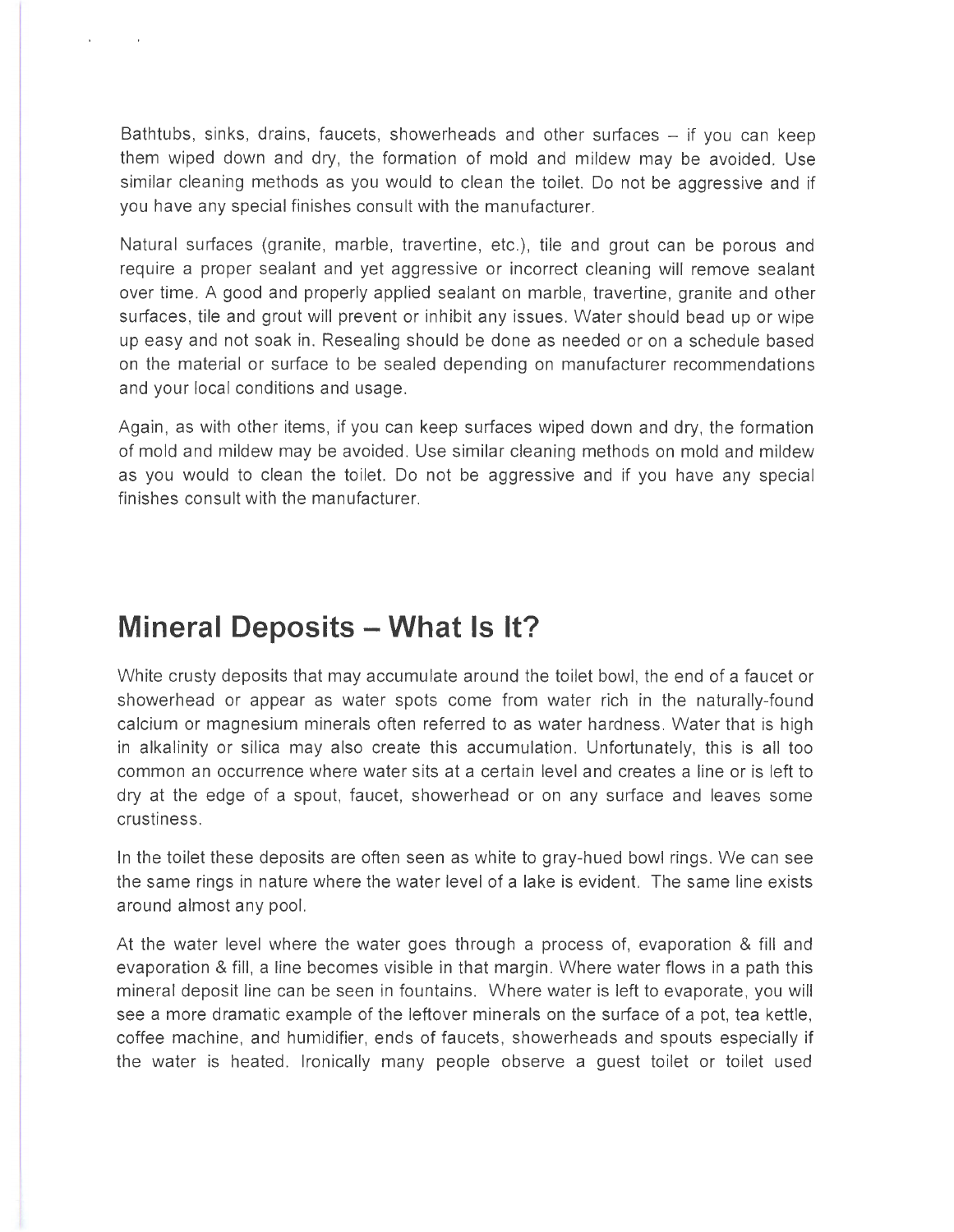infrequently may have more mineral deposit issues because there is less water flow as the water just sits at that line over a longer period of time between usages. This is a common aesthetic condition and not a water quality issue.

# **Mineral Deposits - How To Get Rid Of It**

We have found over the years from manufacturers, our own personal experience and feedback from many customers that there is a way that takes less than a minute to make this "job" easy. Simply get a good toilet bowl cleaner (some may actually be specific for mineral or hard water deposits) and squirt around the bowl from the rim of the toilet and leave it. Upon your return, using a soft brush, apply light pressure against the bowl surface, swish the water around the bowl and flush. Do this before the reappearance of the ring and stay ahead of any reappearance. Routine maintenance is the key.

Remember to flush any guest or infrequently used toilets on a daily basis to avoid setting a stain or deposit.

Many toilet bowl cleaners are available in spray-on or leave-in formats that effectively clean and break down mineral deposits from the toilet bowl with weekly to monthly cleanings. These cleaners dissolve the ring and are rinsed away the next time the toilet is flushed.

For harder to remove rings you can use regular household bleach along with a more concentrated mineral deposit cleaner and a soft bristle cleaning brush to gently scrub the affected area. An old toothbrush or nail brush works great.

Avoid being too aggressive with cleaning solutions or abrasive methods - please exercise caution. Others who recommend the use of stainless steel or wool pads or even pumice stones have given you information contrary to manufacturer warranties . These items will scratch and remove the protective coating , sealant or finish on the toilet which ironically makes them more susceptible to staining, mold or mildew, bacteria growth and mineral deposit rings. Chlorine tablets or any toilet tank cleaners are not recommended and may make mineral deposits worse . Check with the toilet bowl manufacturer for more information and warranty.

Shower curtains and liners - wash them in hot water with a little bleach . For patterned shower curtains, use color-safe bleach .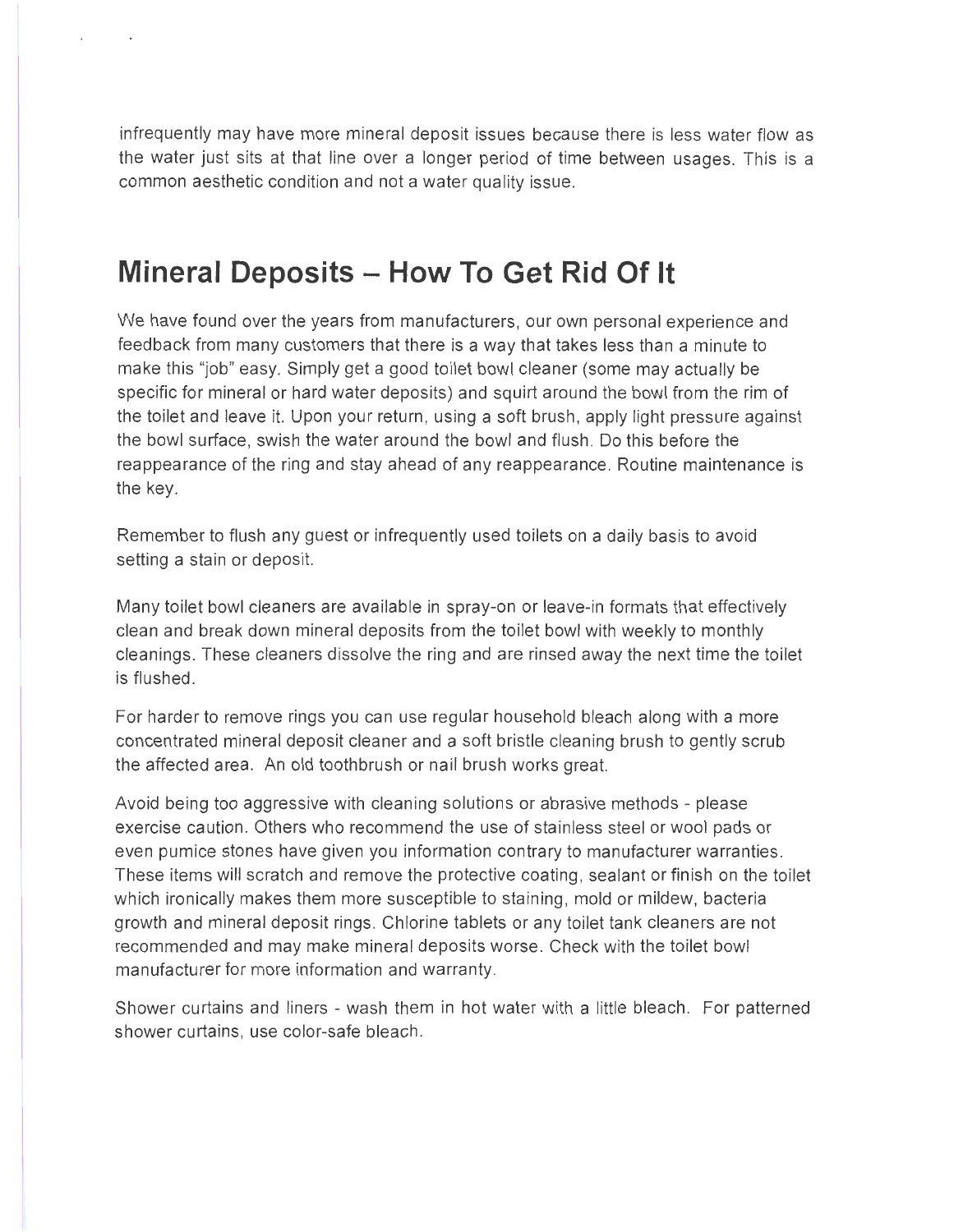Bathtubs, sinks, drains, faucets, showerheads and other surfaces  $-$  if you can keep them wiped down and dry, the formation of deposits may be avoided . Use similar cleaning methods as you would to clean the toilet. Do not be aggressive and if you have any special finishes consult with the manufacturer.

Natural surfaces (granite, marble, travertine, etc.), tile and grout can be porous and require a proper sealant and yet aggressive or incorrect cleaning will remove sealant over time. A good and properly applied sealant on marble, travertine, granite and other surfaces , tile and grout will prevent or inhibit any issues. Water should bead up or wipe up easy and not soak in . Resealing should be done as needed or on a schedule based on the material or surface to be sealed depending on manufacturer recommendations and your local conditions and usage.

Again, as with other items, if you can keep surfaces wiped down and dry, the formation of deposits may be avoided . Use similar cleaning methods for deposits as you would to clean the toilet. Do not be aggressive and if you have any special finishes consult with the manufacturer.

Water filtration & conditioning (Environmental Water Systems - Model #s CS-EWS-1354-7000, EWS-CC-1465-7 or EWS-CC-1865-7) or water softening (Environmental Water Systems - Model #s CS-TT1054-7000 or RT1035) can inhibit mineral deposits or scale formation but not totally prevent them.

Filtration & conditioning is more gentle on appliances, faucets, fixtures and does not prematurely deteriorate the tank fittings, flappers, gaskets and other parts whereas softening (ion-exchange) replaces the naturally-found minerals with either sodium or potassium chloride (salts) causing a more aggressive and corrosive water environment. Either type of treatment may make it easier to wipe up or delay buildup but routine maintenance will still be required.

# Red, Brown, Rust, Green And Other Colors -**What** Is It?

Red or rust stains can be caused by an abundance of iron in the water. A brown color may indicate the presence of manganese. We advise the installation of an iron (and manganese) removal system (Environmental Water Systems - Model # EWS-1054-PA) on the main water supply or the point of entry to prevent iron and/or manganese from entering the home.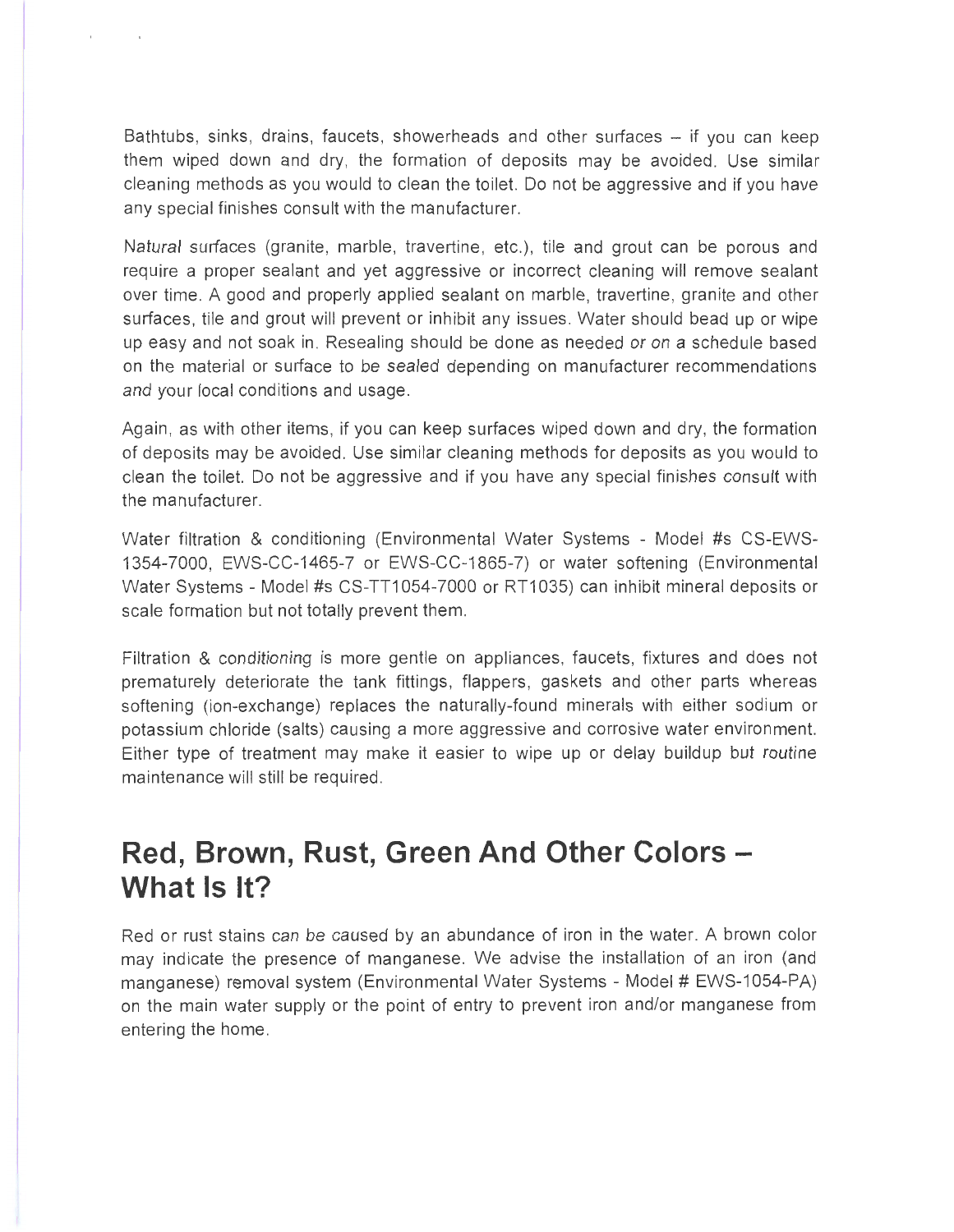The other issue may be old delivery systems and piping with metal issues . A helpful solution may be a 5 micron pre-sediment filter at the home's main water supply or the point of entry (Environmental Water Systems - Model # BB 1" SETUP) to prevent material from entering the home.

If the rust or discoloration is being generated from within the home, you have a symptom of a bigger issue. You will need to take corrective action to replace corroding pipes and resolve the problem.

Green or blue-greenish stains or discoloration that appears which are not a form of mold or mildew may have several causes. Water conditions above or below the neutral pH  $(6.8 - 7.8)$  range can cause any copper or brass pipes or fittings to shed off a green or blue-greenish discoloration and when it streaks down a surface or drips it can cause a stain. A system to correct pH up (Environmental Water Systems - Model # EWS-1054-PH or EWS-1354-PH) or down (Environmental Water Systems - Model # TT1054-PH-DN) can be installed at the homes' main line before entering the home to correct this particular issue.

Green or blue-greenish stains or discoloration can be caused by Electrolysis. Electrolysis is all too common and caused by two methods: First, where dissimilar metals are in contact with each other (note the top of your water heater where you see the grey pipe connected to the brass or copper pipes and the barnacles that form on the outside at the connection). Secondly, where metal piping is not ground properly which can cause the stains. This is a common problem with homes that have been remodeled and homes with a mixture of pipe materials (ie: galvanized, copper, PEX, Wirsbo, CPVC) being used. These stains or discoloration are a symptom of a bigger problem. Water filtration or treatment is not the cure . Corrective action will be needed to prevent the thinning of pipes, leaks in pipes and connections and other damage.

Green or blue-greenish stains or discoloration can also be caused by the introduction of Chloramine as the treatment method by your water district. Chloramine is the combination of chlorine and ammonia in order to disinfect your water. More harsh on metal surfaces than chlorine, the result is not only observable as a stain or discoloration it will eventually create long term issues with thinning of pipes, leaks in pipes and connections, appliance and other damage. Home builders in Southern California have even sued the local water districts due to pipes leaking after only 3 years . Filtration (Environmental Water Systems - Model # EWS-CC-1465-7) can be installed at the homes' main line before entering the home for this chemical (and thousands more) to solve this problem as well as providing great healthy quality water throughout your home for all uses.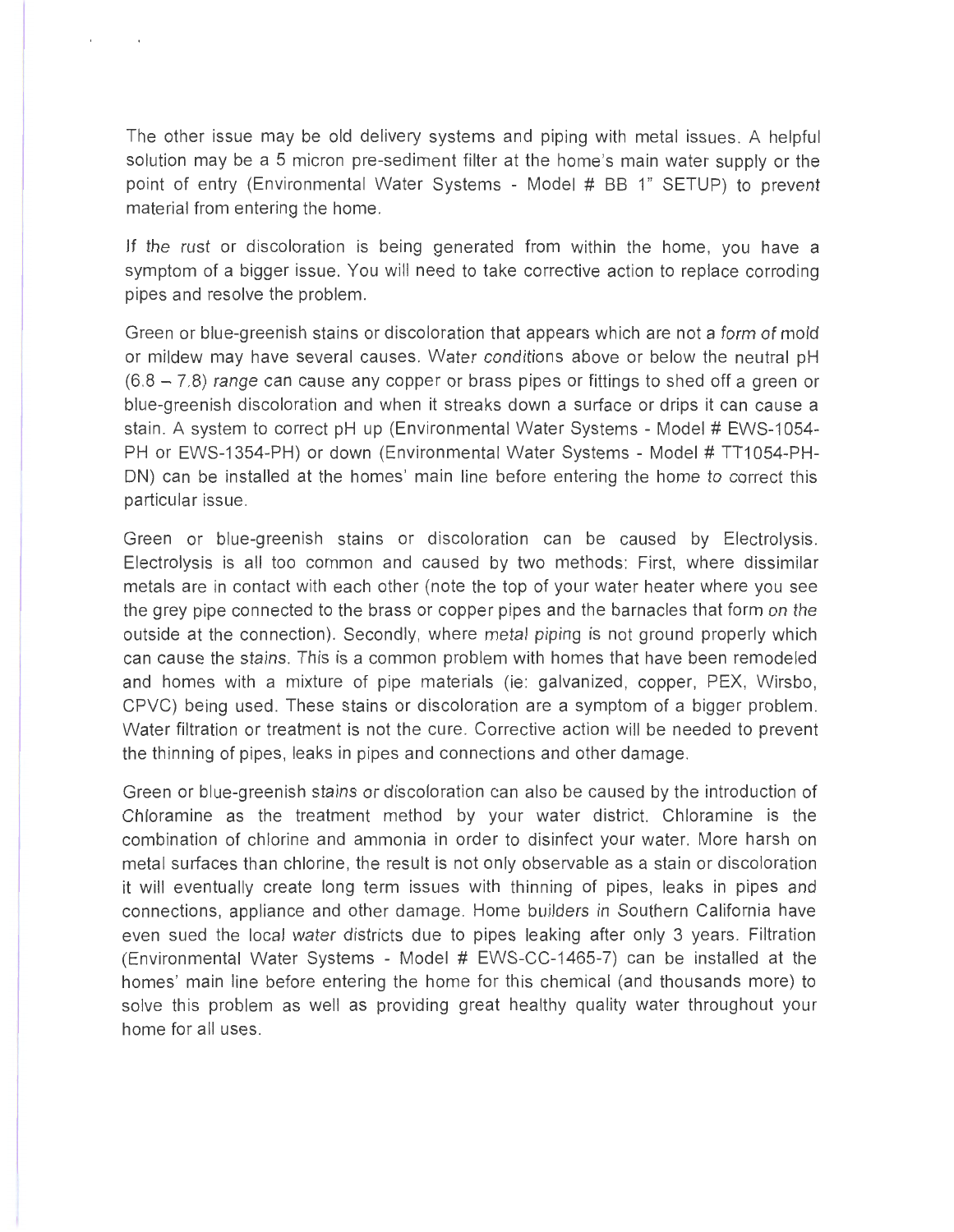# **Red, Brown, Rust, Green And Other Colors How To Get Rid Of It**

These rings are sometimes the most difficult to remove as cleaners that include bleach actually make the stain permanent. "The Family Handyman Magazine" suggests cleaning the ring with a diluted form of hydrochloric acid found at home improvement or hardware stores instead.

Remember to flush any guest or infrequently used toilets on a daily basis to avoid setting a stain.

If these rings and discoloration is a result of some of the items mentioned above, it is very important to take corrective action to resolve any issues that create these stains or discoloration to begin with.

These rings are not an issue with water quality except where chlorine or chloramine (chlorine and ammonia) may be involved. The appearance of these colors is a cause for concern regarding your home's pipes and all fixtures and appliances in the home. It may also cause higher levels of certain metals in your homes' water.

Many toilet bowl cleaners are available in spray-on or leave-in formats that effectively clean and break down stains from the toilet bowls with weekly to monthly cleanings. These cleaners dissolve the ring or stain and are rinsed away the next time the toilet is flushed.

For harder to remove stains you can use regular household bleach along with a more concentrated cleaner and a soft bristle cleaning brush to gently scrub the affected area. An old toothbrush or nail brush works great.

Avoid being too aggressive with cleaning solutions or abrasive methods - please exercise caution. Others who recommend the use of stainless steel or wool pads or even pumice stones have given you information contrary to manufacturer warranties. These items will scratch and remove the protective coating, sealant or finish on the toilet which ironically makes them more susceptible to staining, mold or mildew, bacteria growth and mineral deposit rings . Chlorine tablets or any toilet tank cleaners are not recommended and may make staining and mineral deposits worse. Check with the toilet bowl manufacturer for more information and warranty.

Shower curtains and liners - wash them in hot water with a little bleach. For patterned shower curtains, use color-safe bleach.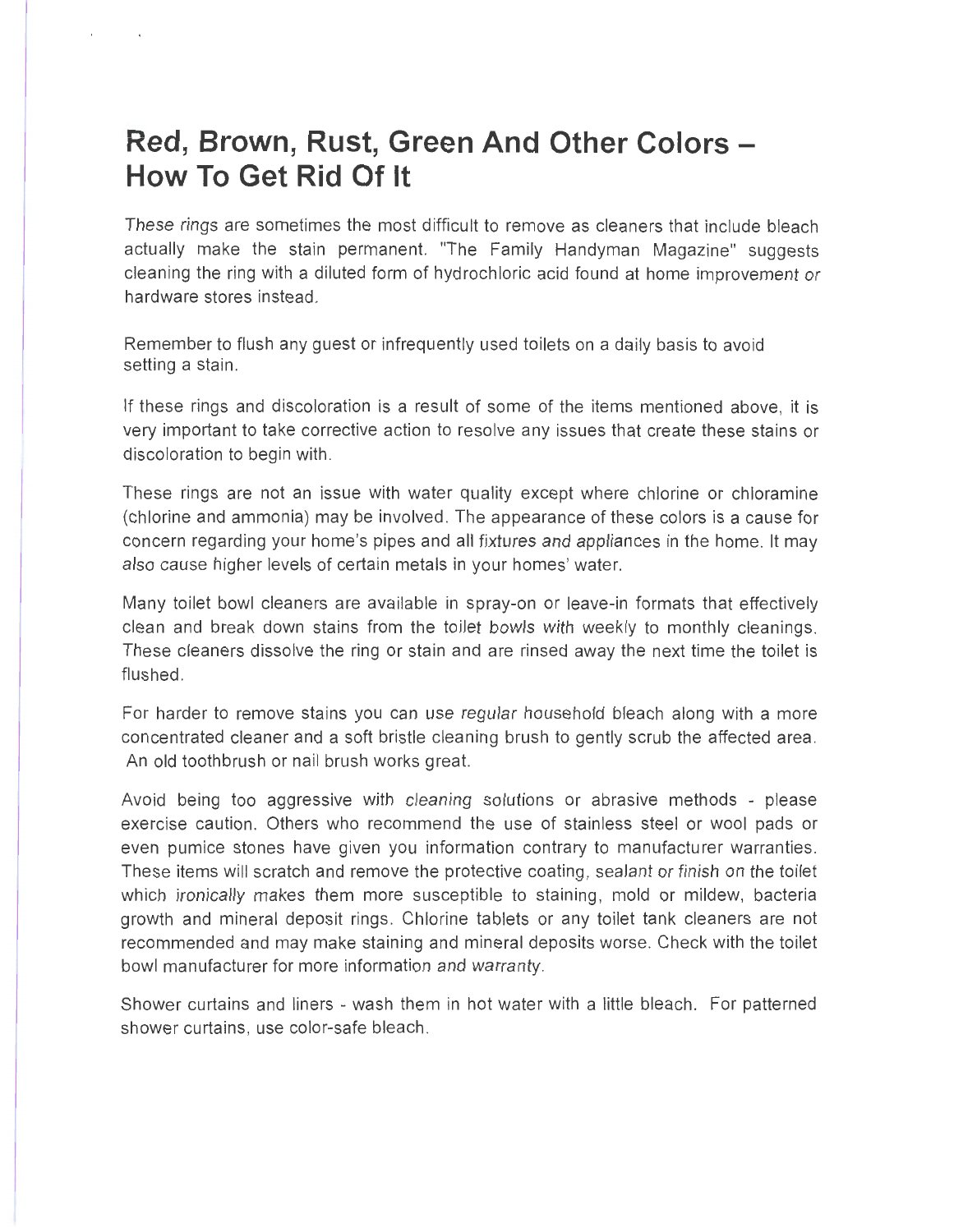Bathtubs, sinks, drains, faucets, showerheads and other surfaces  $-$  if you can keep them wiped down and dry, the formation of stains may be avoided. Use similar cleaning methods as you would to clean the toilet. Do not be aggressive and if you have any special finishes consult with the manufacturer.

Natural surfaces (granite, marble, travertine, etc.), tile and grout can be porous and require a proper sealant and yet aggressive or incorrect cleaning will remove sealant over time. A good and properly applied sealant on marble, travertine, granite and other surfaces, tile and grout will prevent or inhibit any issues . Water should bead up or wipe up easy and not soak in . Resealing should be done as needed or on a schedule based on the material or surface to be sealed depending on manufacturer recommendations and your local conditions and usage.

Again , as with other items, if you can keep surfaces wiped down and dry, the formation of stains may be avoided. Use similar cleaning methods for stains as you would to clean the toilet. Do not be aggressive and if you have any special finishes consult with the manufacturer.

### **Yellow Color - What Is It?**

If you should see a yellow discoloration in standing water (your toilet or bathtub) than the culprit most frequently associated with this are tannins . It can range from a faint tint to a darker golden yellow like ginger ale, a light color tea up to a dark tea color. The faint color is very common (and yes, he did flush the toilet but he should put the seat down).

Tannins are dissolved, decayed organic matter (carbon based decayed vegetation or animal matter) and creates an aesthetic issue which is generally not a health risk . Most people drink a form of tannin every day in coffee or tea . Most municipal water with tannins draws their water from rivers, surface water and swamps.

Tannins are difficult to filter due to many factors but it is important to know they do not pose a health issue. In well water tannins can indicate more significant issues with the water but on municipal water it is simply aesthetically displeasing.

# **Yellow Color - How To Get Rid Of It**

Routine maintenance of your toilet is the only thing required. Remember to flush any guest or infrequently used toilets on a daily basis. Staining is generally not a factor except be aware of any issues with laundry.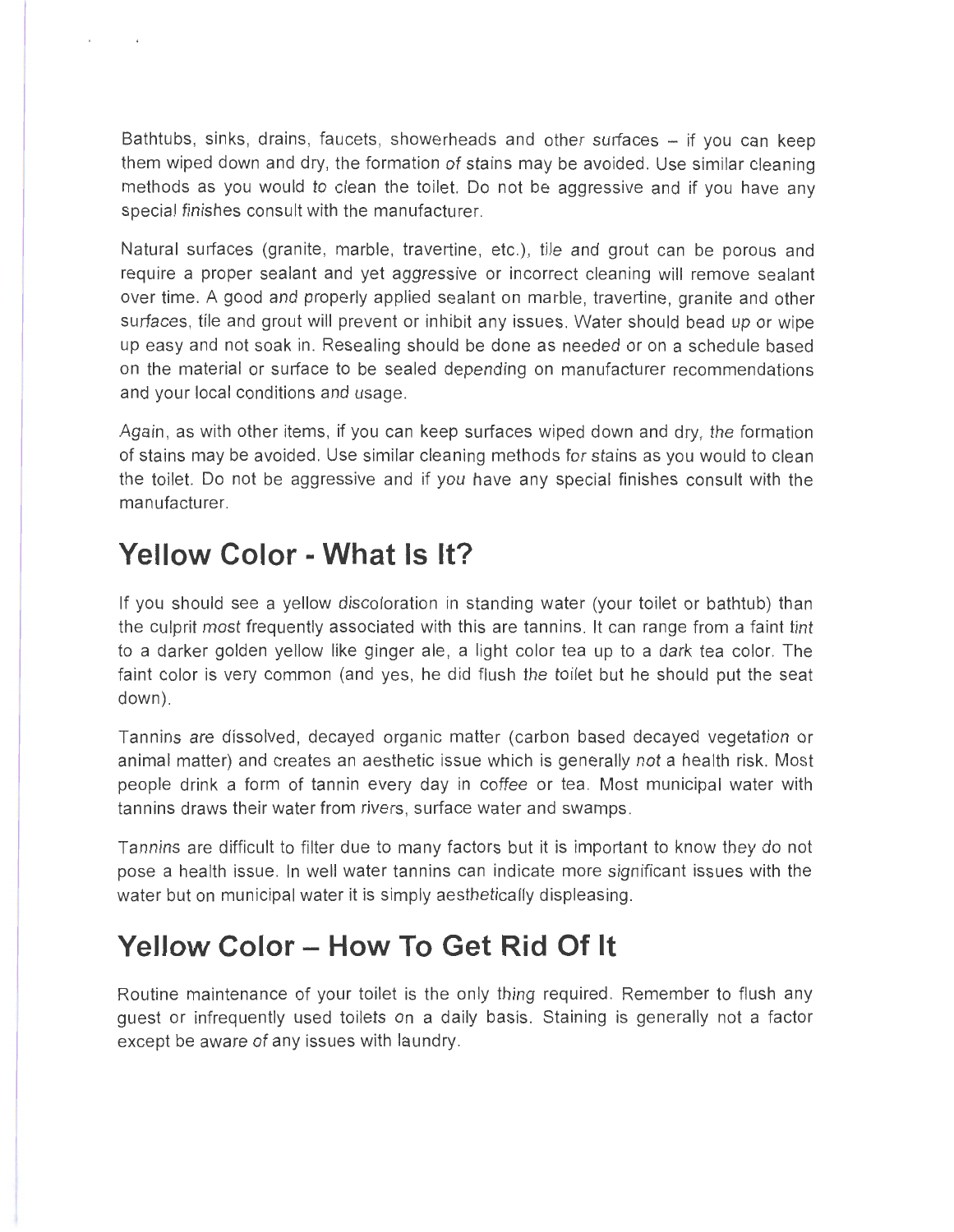Avoid being too aggressive with cleaning solutions or abrasive methods - please exercise caution . Others who recommend the use of stainless steel or wool pads or even pumice stones have given you information contrary to manufacturer warranties . These items will scratch and remove the protective coating , sealant or finish on the toilet which ironically makes them more susceptible to staining , mold or mildew, bacteria growth and mineral deposit rings. Chlorine tablets or any toilet tank cleaners are not recommended and may make mineral deposits worse. Check with the toilet bowl manufacturer for more information and warranty.

Regarding the removal of tannins on municipal water, carbon filtration can help (which has many other benefits) but tannins are persistent and may still be observable.

Municipal water systems will tend to over-chlorinate to compensate but you may still have a tint depending on the time of year. Ironically, the additional chemical treatment becomes more problematic for people, hair, skin, breathing and the homes' pipes, fixtures, finishes and appliances than the tannins .

As the city turns up the chlorine you may consider filtration (Environmental Water Systems model # CS-EWS-1354-7000) installed at the homes' main line before entering the home for this chemical (and thousands more) to provide great healthy quality water throughout your home for all uses .

If your municipal water is treating with chloramine (combination of chlorine and ammonia) than we would highly recommend filtration (Environmental Water Systems model# EWS-CC-1465-7 or EWS-CC-1465-7) installed at the homes' main line before entering the home for this chemical cocktail (and thousands more) to provide great healthy quality water throughout your home for all uses.

#### **Discoloration from Cleaning Chemicals**

Many cleaning chemicals intended to disinfect and clean can actually lead to a permanent toilet bowl ring stain above the waterline or around the bowl and problems with finishes or premature removal of sealants.

According to the Environmental Health Association of Nova Scotia, most toilet bowl cleaners contain dangerous chemicals which produce equally dangerous gases. Some of these chemicals, when used constantly over time, will strip the glossy finish from the toilet bowl, creating a dull ring that is a slightly different color than the bowl. The EHANS recommends using natural cleaning methods instead, such as soaking two denture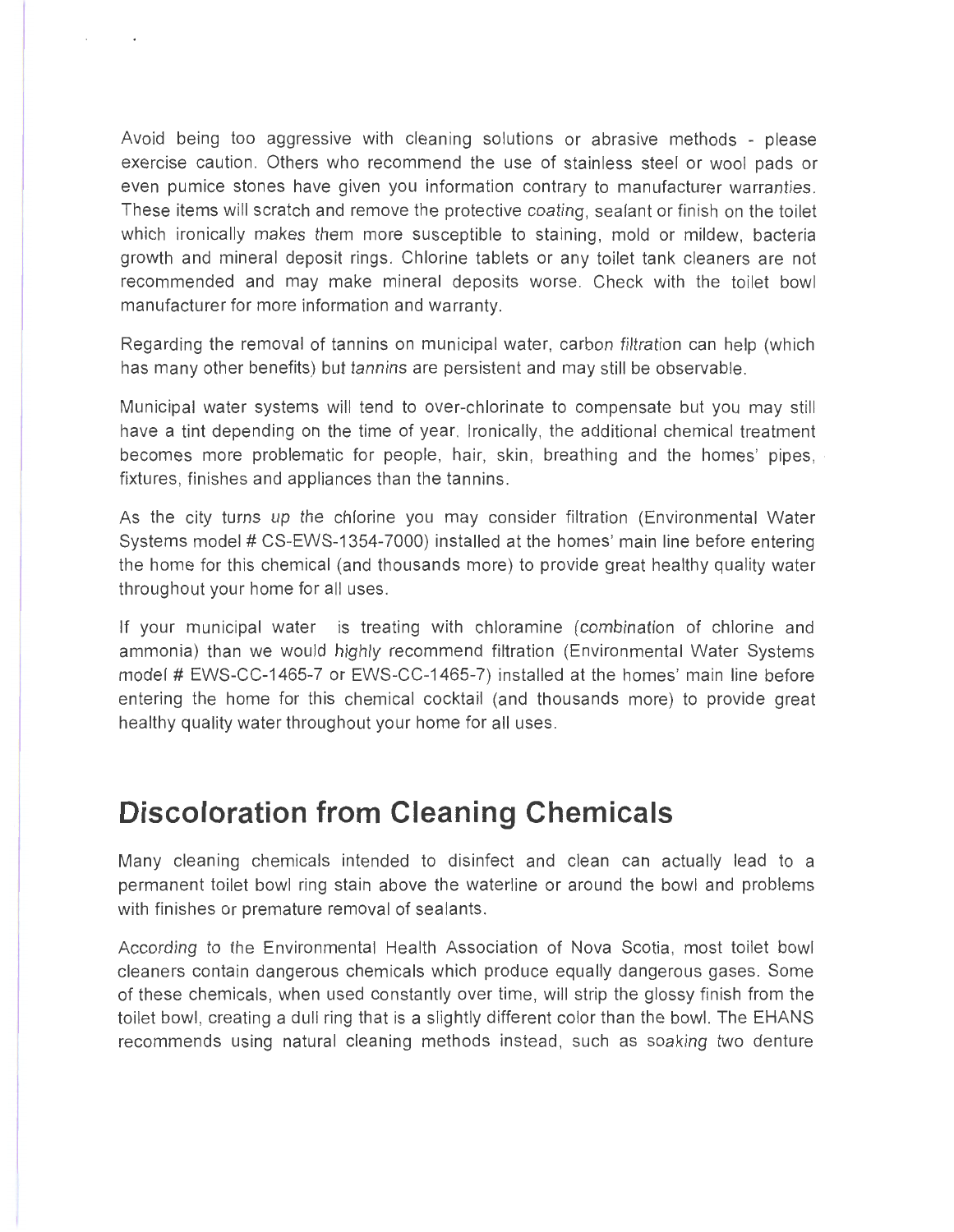cleanser tablets in the bowl overnight, or allowing 1 /4 cup white vinegar mixed with 1 cup borax to soak in the bowl's water overnight.

For toilets, we have found over the years from manufacturers, our own personal experience and feedback from many customers that there is a way that takes less than a minute to make this "job" easy. Simply get a good toilet bowl cleaner (some may actually be specific for your needs or issues) and squirt around the bowl from the rim of the toilet and leave it. Upon your return, using a soft brush, apply light pressure against the bowl surface, swish the water around the bowl and flush . Do this before the reappearance of any discoloration and stay ahead of any reappearance. Routine maintenance is the key.

Remember to flush any guest or infrequently used toilets on a daily basis.

Avoid being too aggressive with cleaning solutions or abrasive methods - please exercise caution. Others who recommend the use of stainless steel or wool pads or even pumice stones have given you information contrary to manufacturer warranties. These items will scratch and remove the protective coating , sealant or finish on the toilet which ironically makes them more susceptible to staining, mold or mildew, bacteria growth and mineral deposit rings . Chlorine tablets or any toilet tank cleaners are not recommended and may make mineral deposits worse. Check with the toilet bowl manufacturer for more information and warranty.

Shower curtains and liners - wash them in hot water with a little bleach. For patterned shower curtains, use color-safe bleach .

Bathtubs, sinks, drains, faucets, showerheads and other surfaces  $-$  if you can keep them wiped down and dry, the formation of stains may be avoided. Use similar cleaning methods as you would to clean the toilet. Do not be aggressive and if you have any special finishes consult with the manufacturer.

Natural surfaces (granite, marble, travertine, etc.), tile and grout can be porous and require a proper sealant and yet aggressive or incorrect cleaning will remove sealant over time. A good and properly applied sealant on marble, travertine, granite and other surfaces, tile and grout will prevent or inhibit any issues. Water should bead up or wipe up easy and not soak in . Resealing should be done as needed or on a schedule based on the material or surface to be sealed depending on manufacturer recommendations and your local conditions and usage.

Again, as with other items, if you can keep surfaces wiped down and dry, the formation of stains may be avoided . Use similar cleaning methods for stains as you would to clean